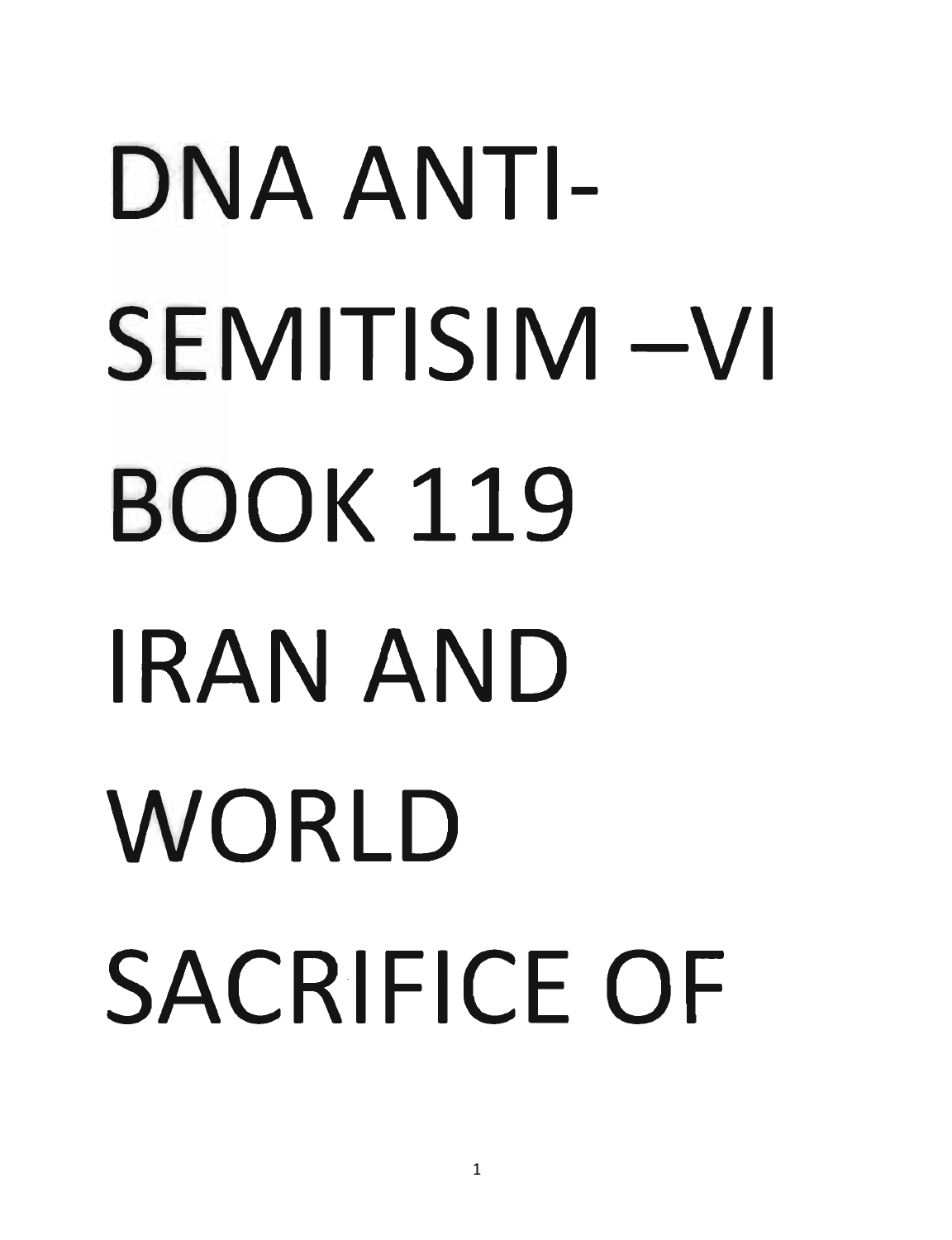## **JEWS** PALESTINIAN REFUGEES<br>Jewish Antis 339 n:<br>1390 n:<br>1390 n: NVINI1S31Vd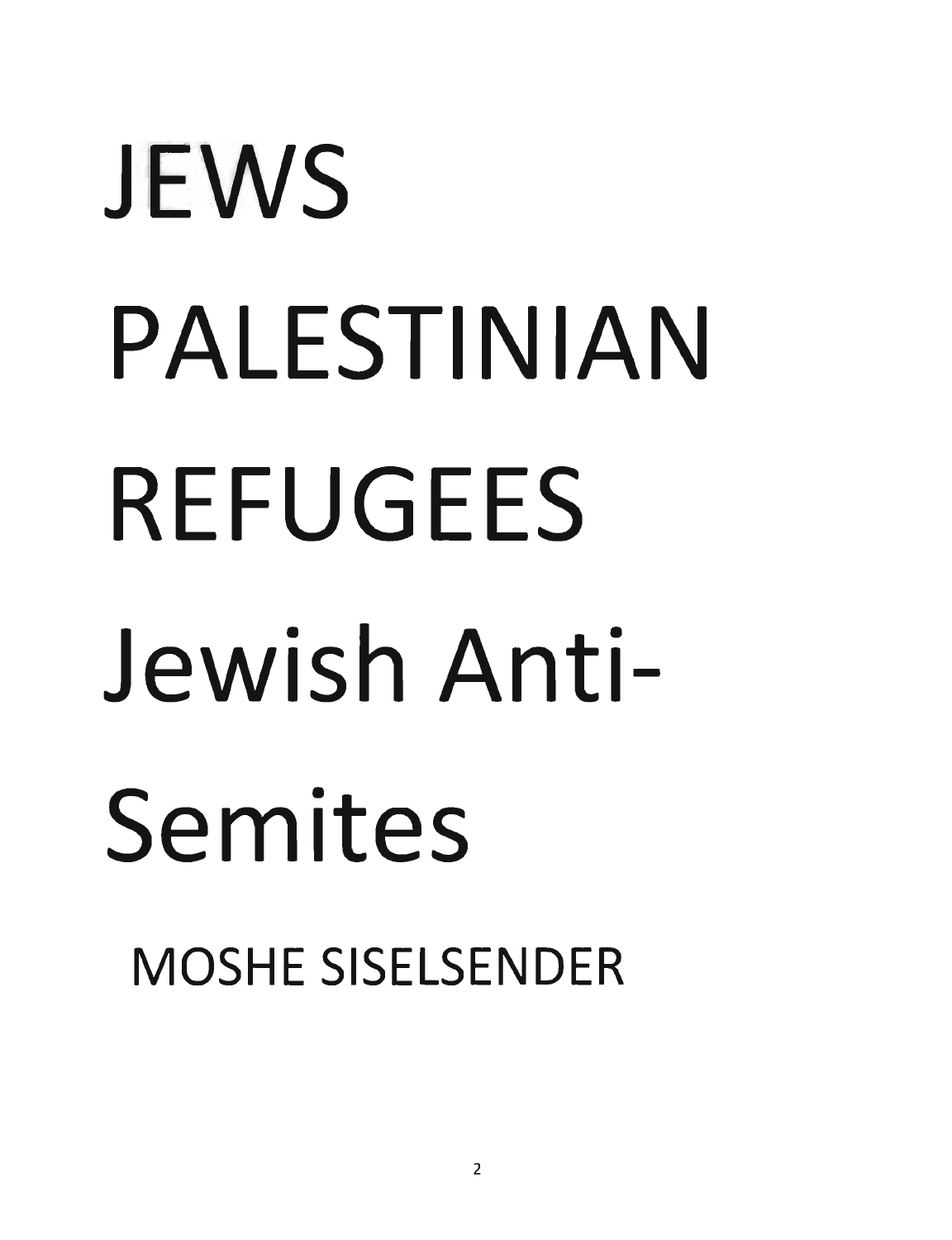9dt the end he chokes on the care Jews are expendable. kills 6 million Jews. He does not While getting the 1 million he so he eats and chokes. But he can not digest 1 million . noillim 1 eaniseb Myeu oue pas 2 T00'000's part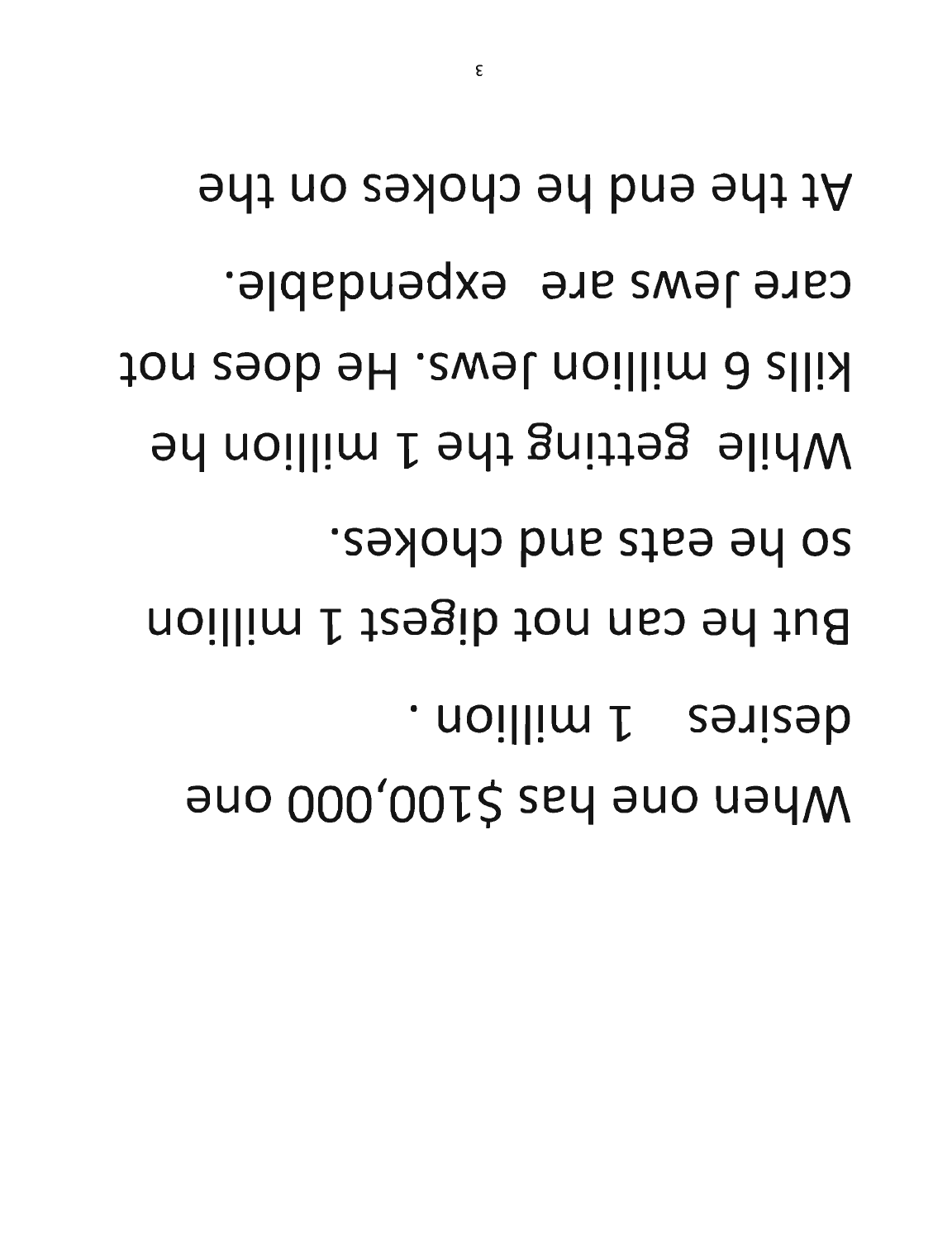**PERSIAN EMPEROR IN THE NISION OF KORESH THE** PRESIDENT TRUMP HAS THE IN THE BIBLE BIBLE BIBLE BETWEEN THE BIBLE BETWEEN THE BIBLE BETWEEN THE BIBLE BETWEEN THE BIBLE BETWEEN THE B<br>In the bible bible bible bible bible bible bible bible bible bible bible bible bible bible bible bible bible b This is the story of the IRAN CALLED THE MESSIAH.

**DERMILLED LHE TEMS LO PEAR 2600 BCE WHO** 

BROILD THE SECOND TEMPLE

 $SI$   $H$   $I$ :  $S$  $p$   $Q$   $N$  $A$   $S$  $S$ :  $P$  $P$   $H$  $R$  $I$  $R$  $S$  $I$ 

IN JEKOSALEM. IN THE BIBLE

**1 million.**<br>1 million.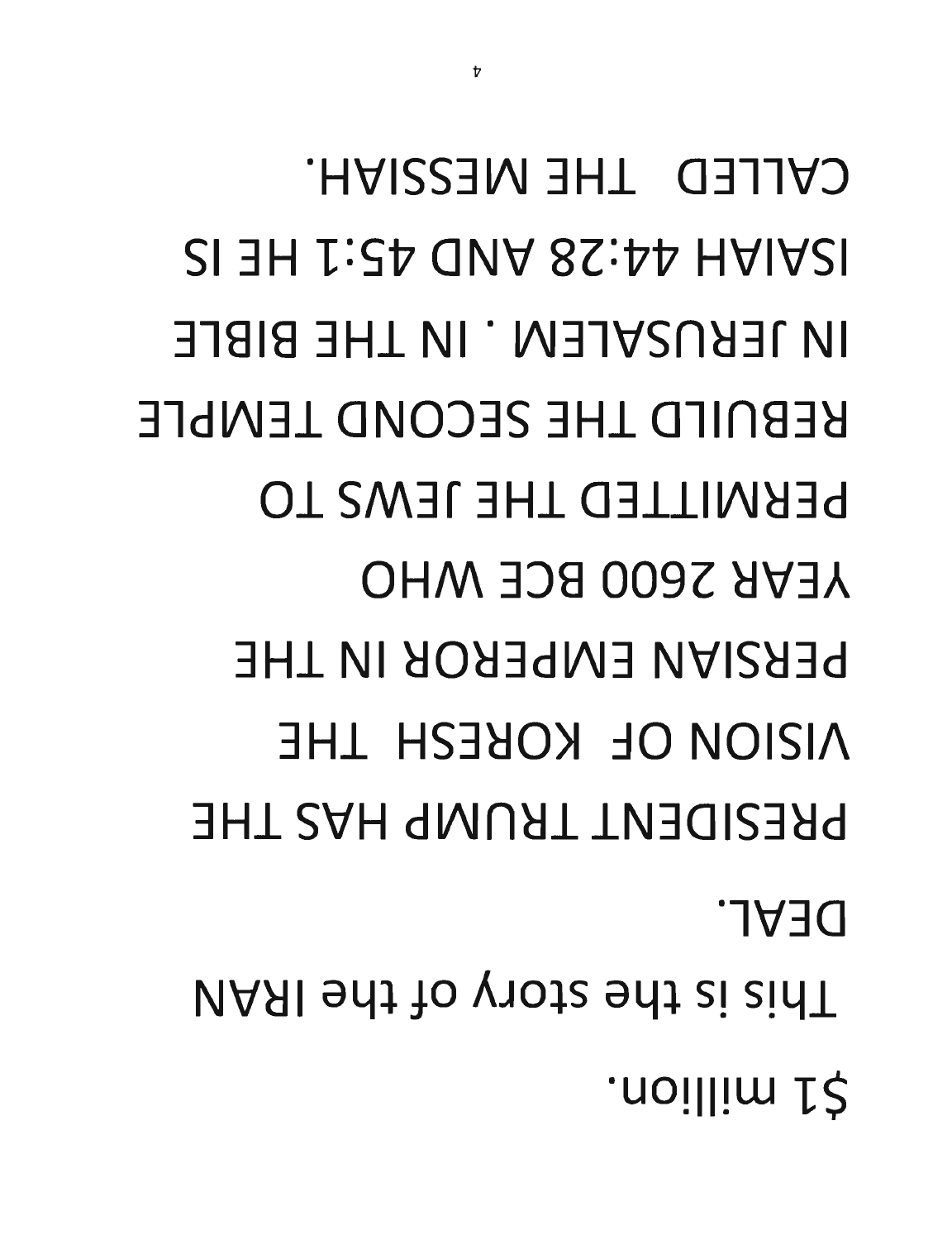- COUNTRIES ENTERTAINMENT SADIATION KORESH THE MESSIAH OF THE **PRESIDENT TRUMP IS THE**
- HE SET BACK AND NIXED THE
- **CIE LHE HATRED THE BLIND**
- ENROPEANS WERE **TAHT 225225 THAT**
- CHVSING AT THE EXPENSE OF
- COUNTRIES EGYPT SADIA RESET AND THE SUNNI ARABS

KORIA THE GULF COUNTRIES.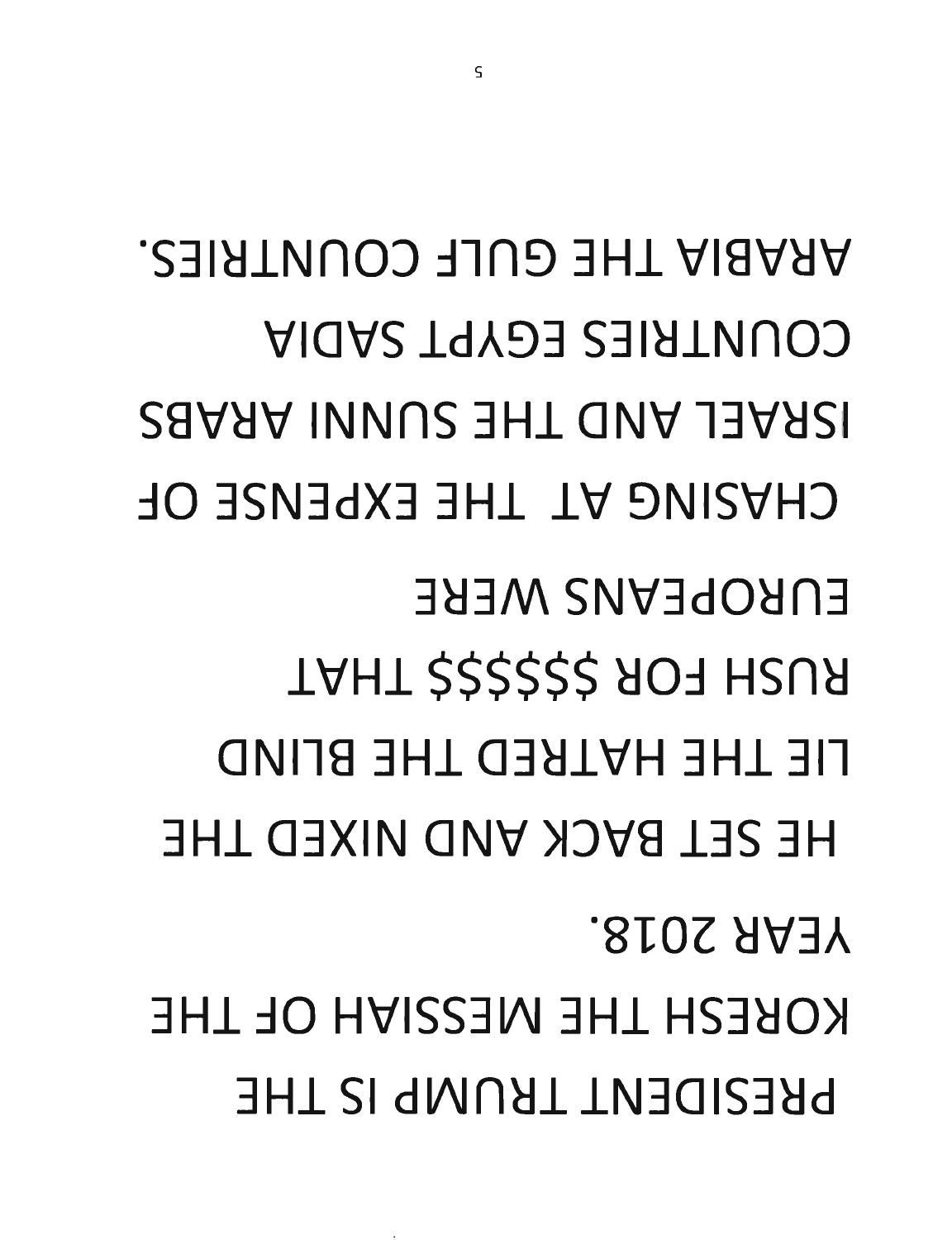WOM SUPPOSED TO NUMBER 5 OF THESE ORIGINAL 800,000 GENERATIONS DESCENDANTS THE PALEST PALEST PART OF PALEST PART OF PARTY AND THE PALEST PARTY OF PALEST PARTY OF PALEST PARTY OF PALEST EUROPEANS CREATED BY THE GOLEM THE ROBOT THE REFUGEES AND ALL AND ALL AND ALL AND ALL AND ALL AND ALL AND ALL AND ALL AND ALL AND ALL AND ALL AND ALL AND A<br>The contract of the contract of the contract of the contract of the contract of the contract of the contract of **GENERATIONS OF STATIONS OF** CILISENS KILLED AS THE JEWS MIFF CHOKE AND HVAE LHEIK<br>LHE ENKOPEN COUNTRIES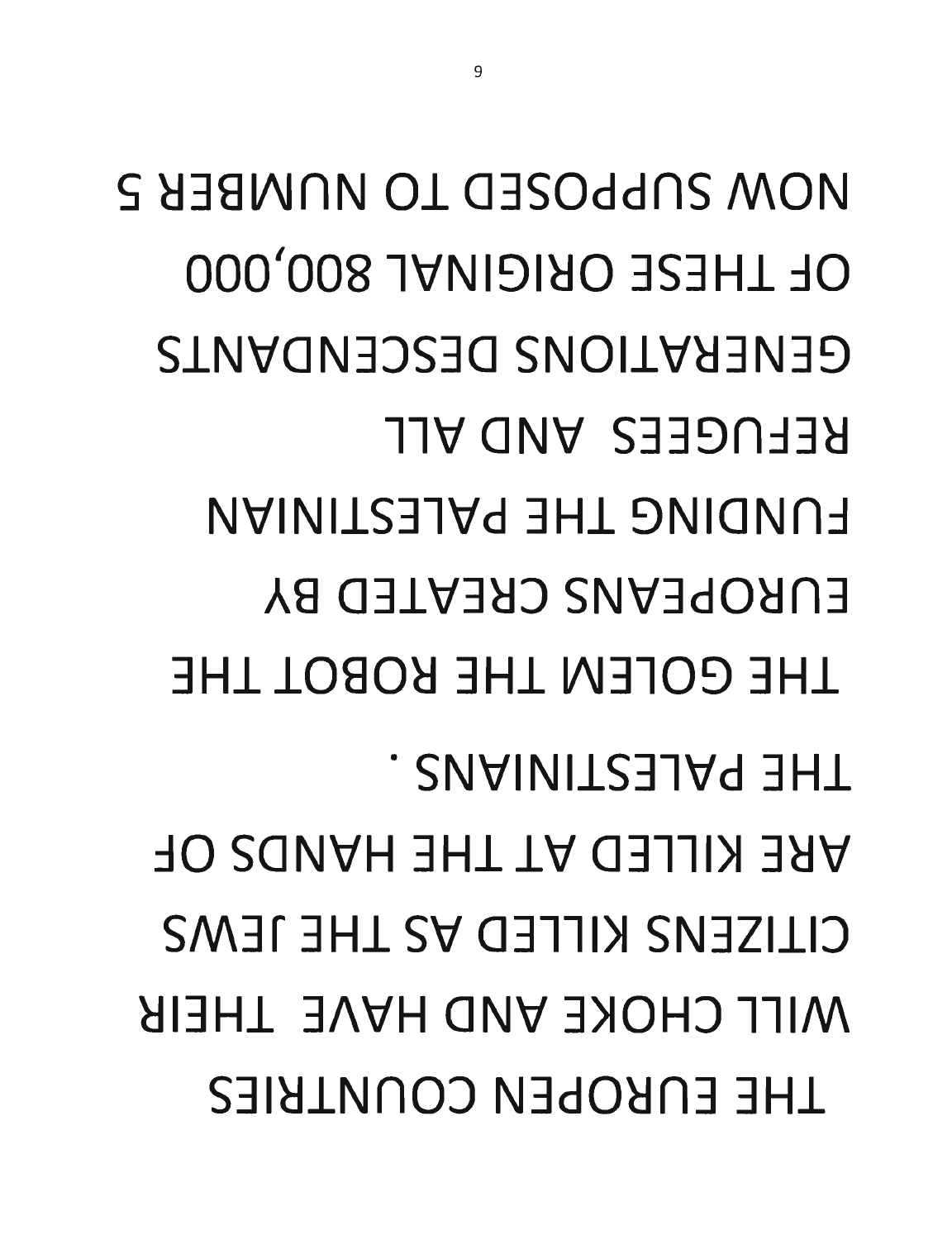PALESTINING DESTROY BEPLACE THE JEWS WITH ORDER TO CREATE AN ALIBI TO THEY ALL ARE ON THE CHARGE ON THE CHARGE ON THE CHARGE ON THE CHARGE ON THE CHARGE ON THE CHARITY OF THE CHARITY LINE AND HANDED FREE FOOD CLOTHES HOUSING AND  $\frac{1}{\sqrt{2}}$ EUROPEANS. THAT ARE KEPT A STRIP AND A STRIP AND A STRIP AND A STRIP AND A STRIP AND A STRIP AND A STRIP AND A LINE AND HANDED FREE FOOD<br>THEY ALL ARE ON THE CHARITY ORDER TO CREATE AND ALIGN REPLACE THE STRUCK WITH STRUCK WITH STRUCK **LIES CIRCULATED BY THE MILLION ACCORDING TO THE** 

 $\mathcal{L}_{\mathcal{L}}$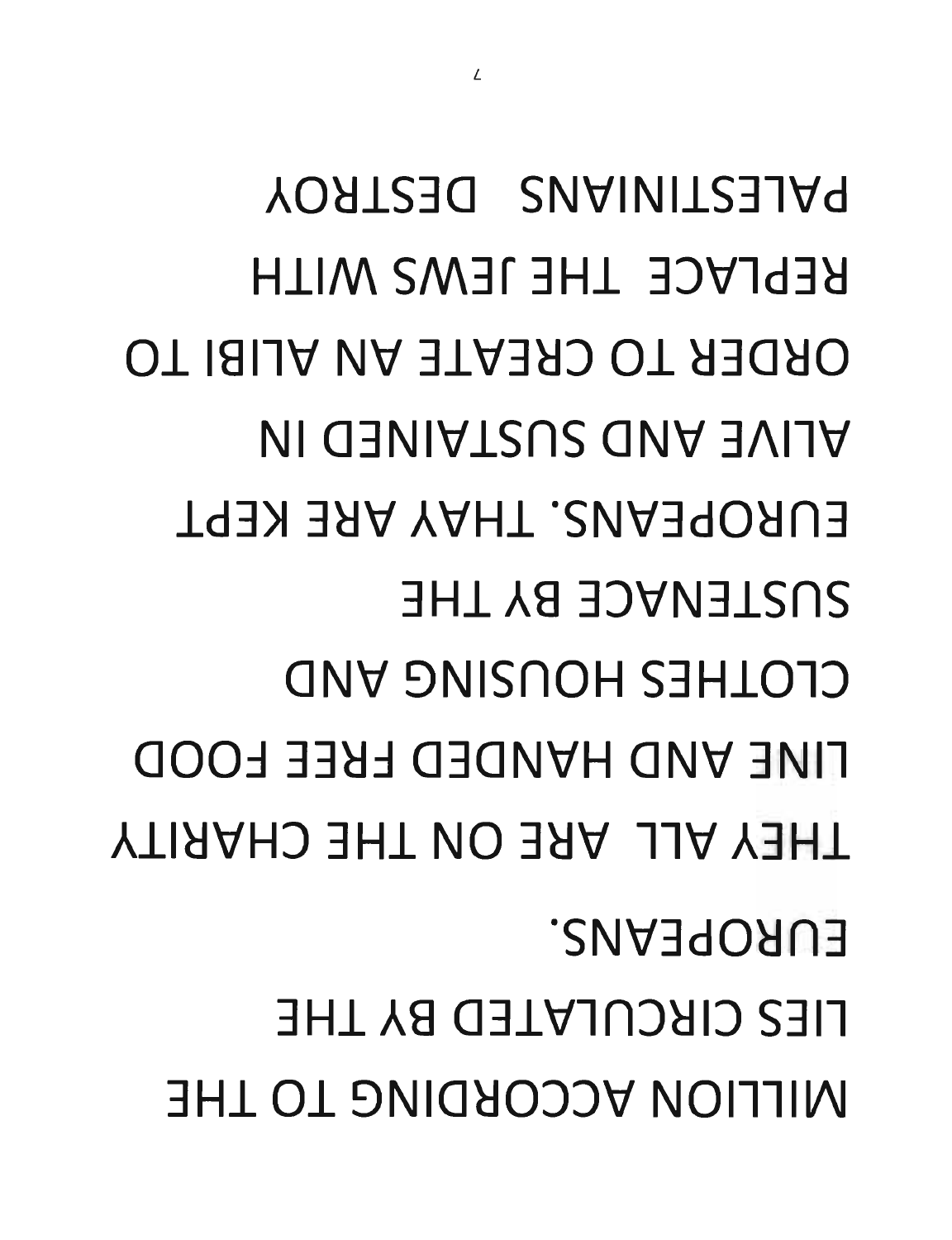JEMS MOULD BE MASSACKED. COUNTRY PALESTINE. ALL THE AND RENAME THE WHOLE IN 325 REPLACED JUDAISM TOO THE PALESTININ SUMILL EMPEROR CONSTANTINE ;SO BY THE DECREE OF THE ROMAN AND USHERED IN A NEW ERA **REPLACED JUDAISM** THE SAME AS THE CHURCH JEWS WOULD BE MASSACRED. **ISRAEL AND KILL 7 MILLION**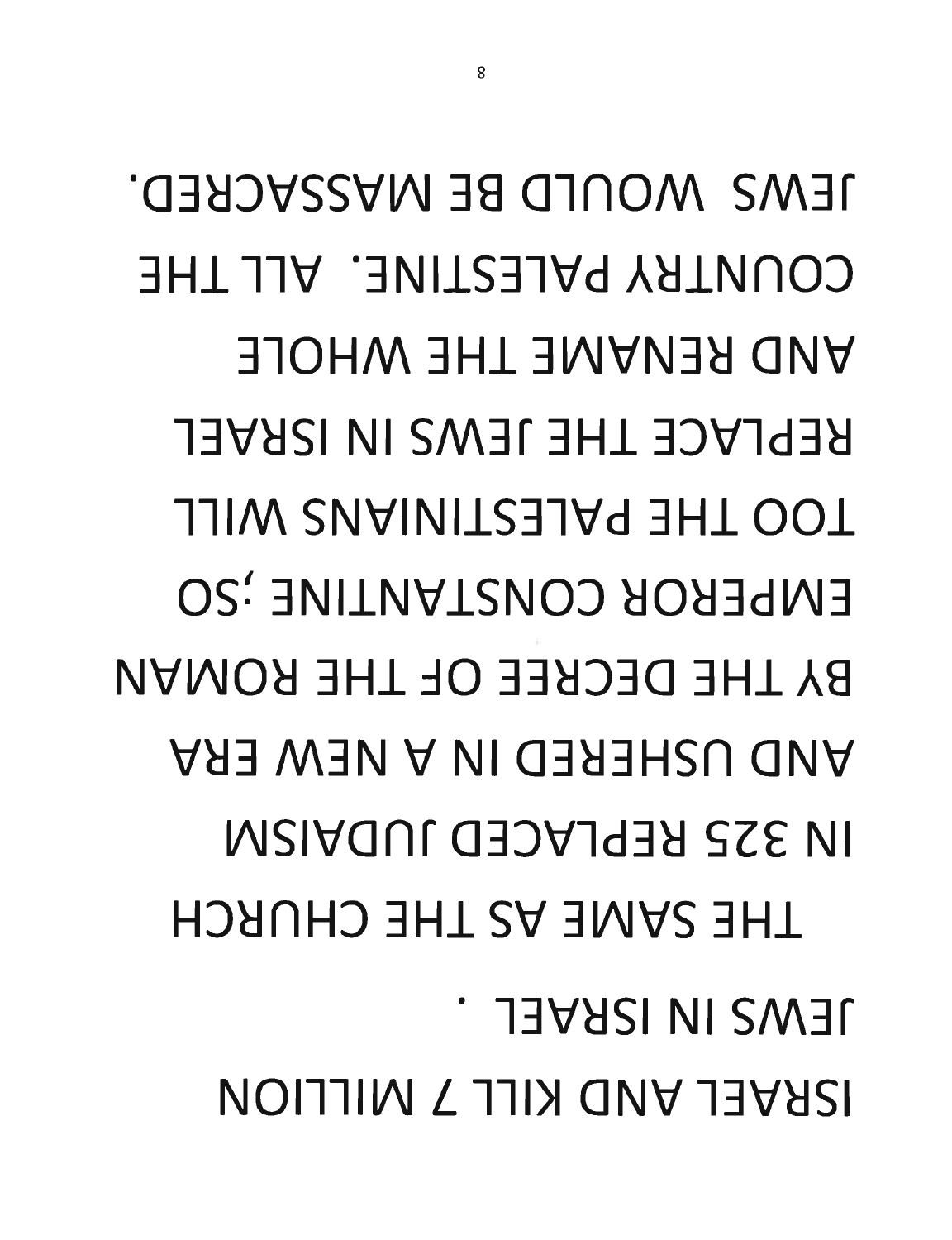ENROPEANS. **FOLLOW THE ORDERS OF THE** INDEPENDENCE AND NOT FOLSOM AND WORS PALESTINIANS IF THEY DARED IN ASSCARE ALL THE ENKOHEWAN MOULD **POLISH THE JEWS THE AFTER THE PALESTINIANS** 

POLITICAL GAIN REPEAT AND EXI2L JEM2 MHO LOK **TRAGEDY THAT THERE**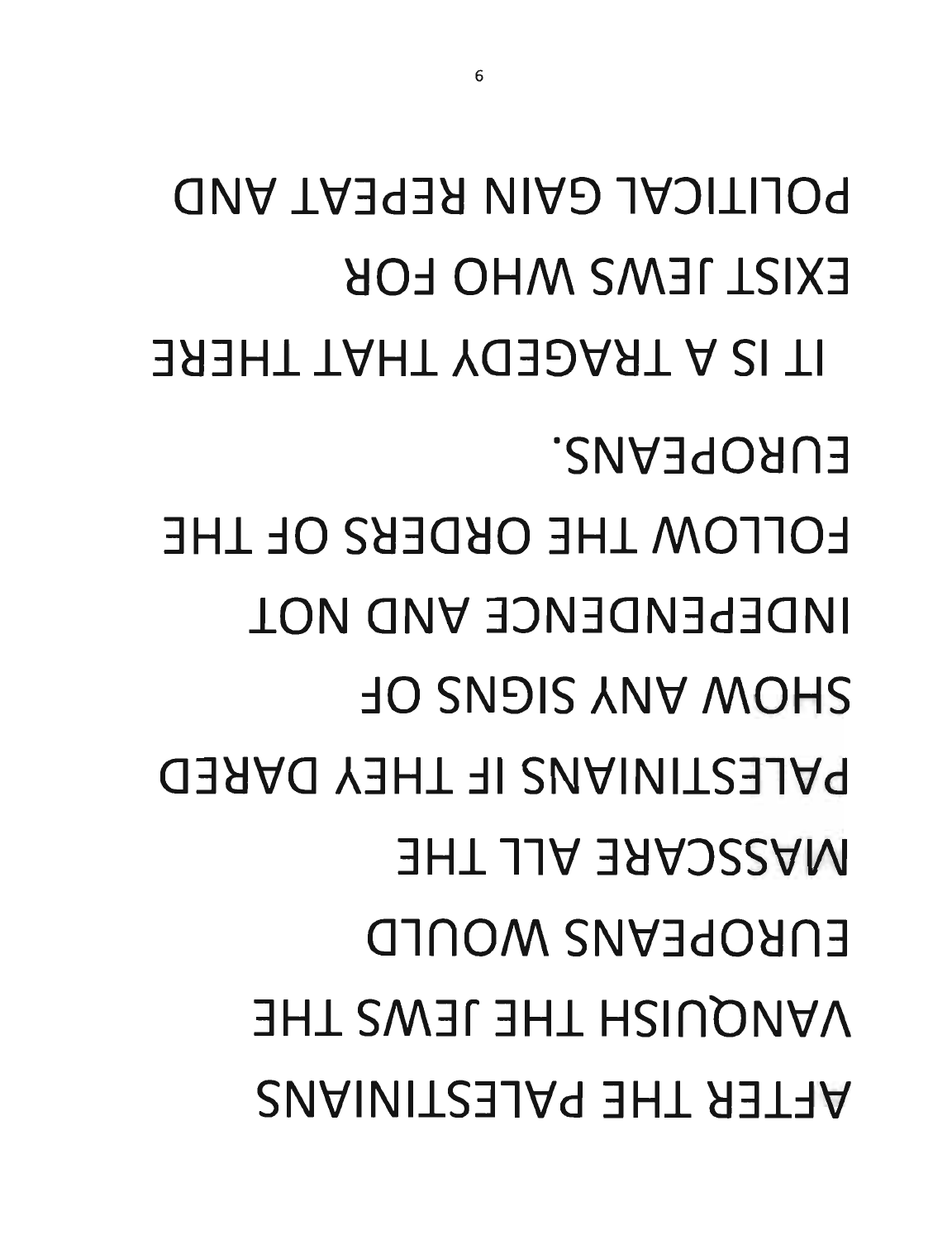INARRATIVITE AND MILL **THE TRUM WAND THE TEW MUD**  $\sqrt{2}$ **PUMISH THEM ON THEIR** THE EUROPEANS. GOD WILL UP WITH THE SAME CURSE AS UPUNES LHESE JEMS MILL END MILH ONL WENLIONING HEADS WITH WHAT THEY THE TRUTH WITH THE ISRAEL. PALESTINIANS WILL ENDORSE THE PALESTINIAN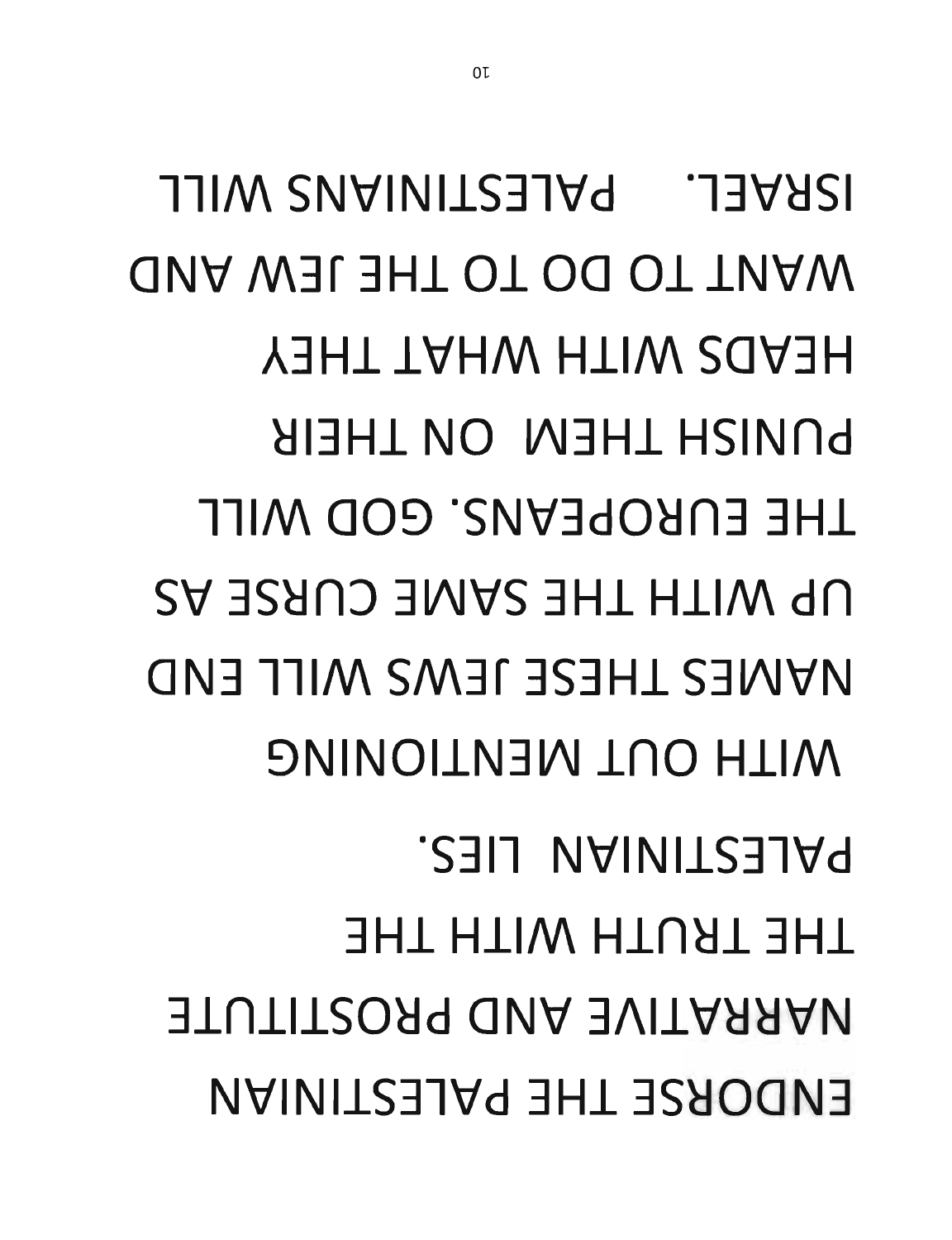THESE ARE THE SAME THEY ARE JEWS. **THEY WILL BE KILLED BECAUSE** BECAUSE WHEN THEY ARRIVE WILL BE BALEZININIYY **YAATAGIJOS RIEHT WOHS** THE SAME CUCCO CLUBS AND THE SAME THANKS I MOULD NOV TOVISE THESE **AGENTS OF GOD. BE THE MESSENGERS AND** 

## ENKOPEANS WHO WERE FOR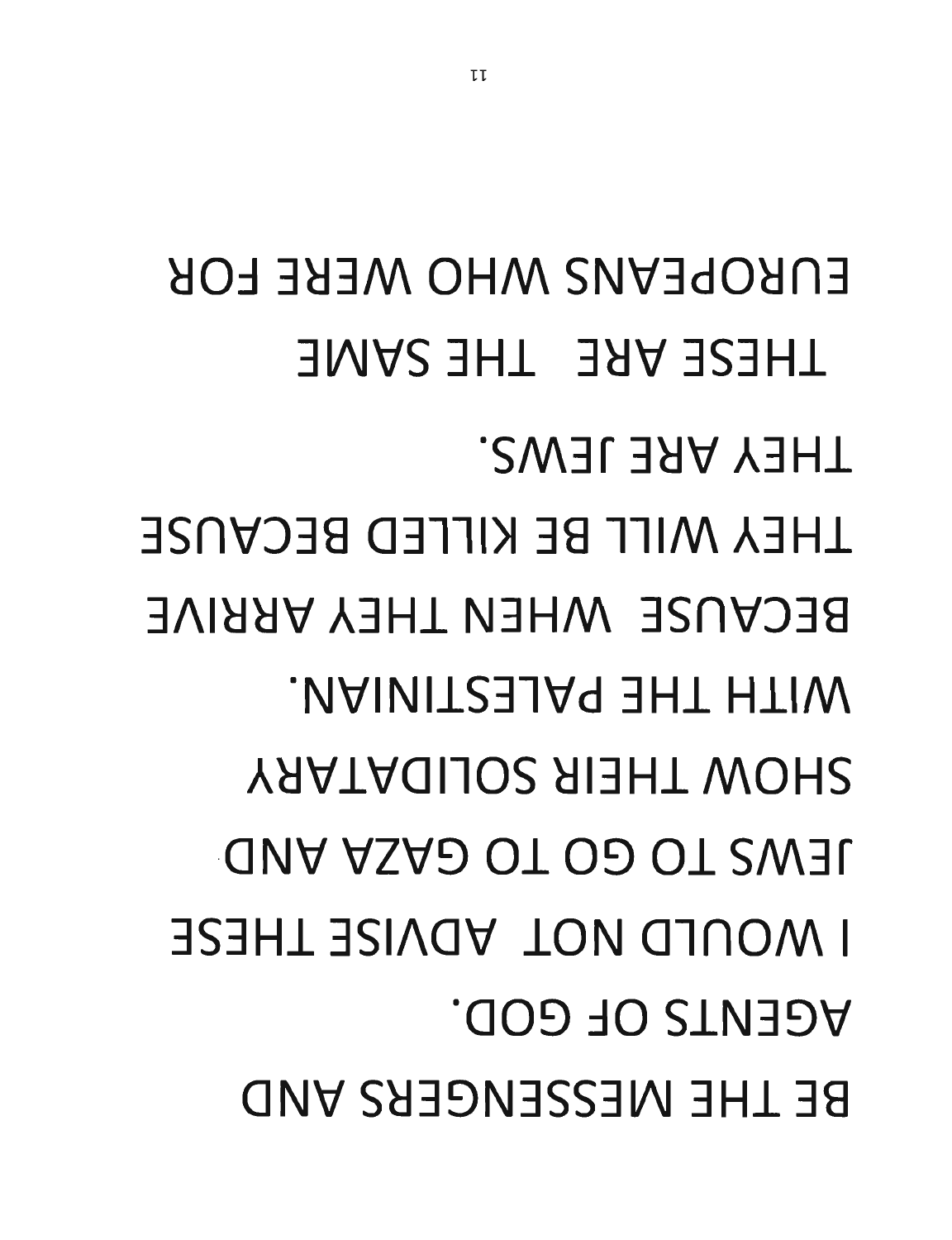CAIN WOULD BE REMOVED. **CONVERTED THE CURSE OF** JEWS .THEY USED THE EXCUSE  $\sim$ IN THE CHURCH CONTROL CONTROL THE STREET ALL FUTURE ALL FUTURE GENERATION OF JEWS DESERE TO BE CRUPPED OF THE CRUPPED OF THE CRUPPED OF THE CRUPPED OF THE CRUPPED OF THE CRUPPED OF THE CRUPPED OF THE JEWS WERE MUSIC WERE MUSIC. PIOUS SAID THAT IF SAID THAT IF SAID THAT IF JUNEAU AND IT SAID THAT IF JUNEAU AND IT SAID THAT IF JUNEAU AND <br>The said that is seen to say that is seen to be a second that is seen to be a second that is seen to be a secon CONVERTED THE CURSE OF CKNCILIED WILLIONS OF **2000 YEARS THE ONES WHO**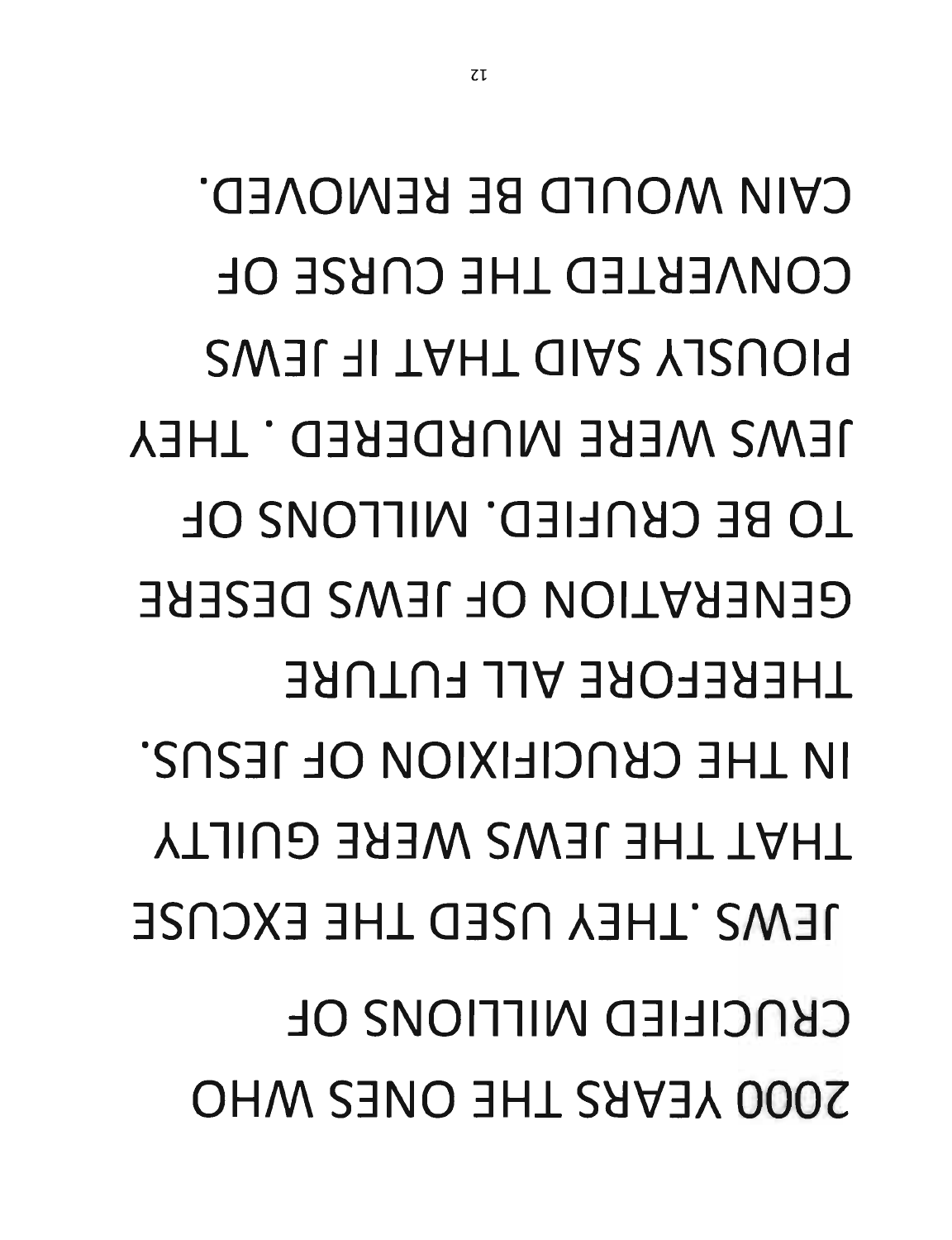**TROM THE MOST** BORINEZZ AND WIN THE POSTS IN THE ARMY CHURCH THE CHRISTIANS FOR THE TOP WERE FREE TO COMPETE WITH WON OHW SW3L 3HT TSMIADA PERSECUTIONS BEGAN BORTUGAL NEW CONVERTED IN SPAIN AND JEMS IN J 55-J 200 **HOMENEK MHEN S20'000** 

HOWEVER WHEN 250,000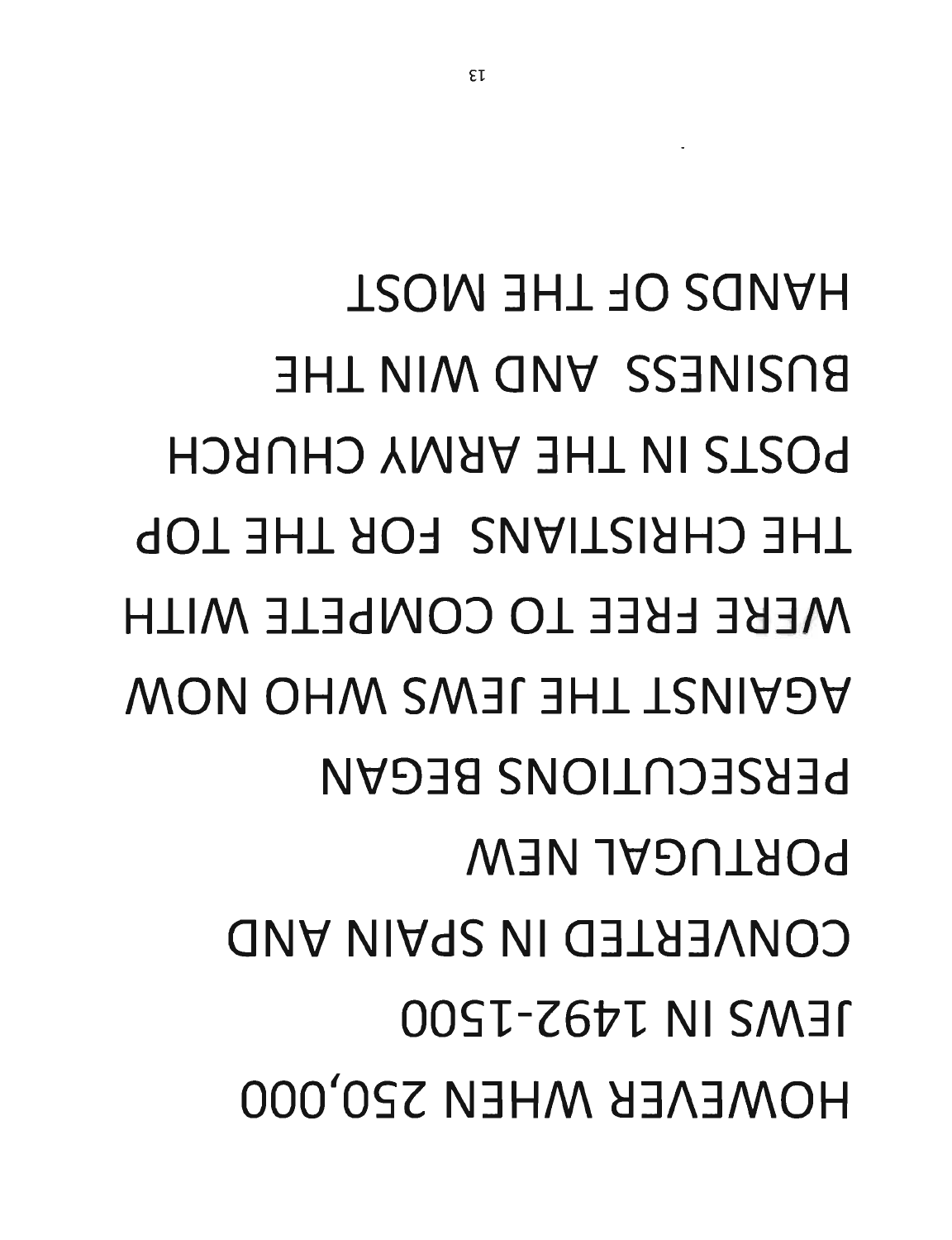COULD PROVE 6 GENERATIONS OK BNSINESS NETSS HE RANK IN THE ARMY CHURCH **PROFESSIONS RISE TO A HIGH** JEM COULD ENTER ANY OF THE **X AO ONAROM ON- GESSAY** PROFESSION RECREE MAS RANK IN THE ARMY CHURCH IN THE ARMY CHURCH IN THE ARMY CHURCH IN THE ARMY CHURCH IN THE ARMY CHURCH IN THE ARM **IN FACT 3 JEWS MADE IT TO** SOCIETY FAMILIES. BEAUTIFUL WOMEN AND HIGH

OF PURE SPANISH OR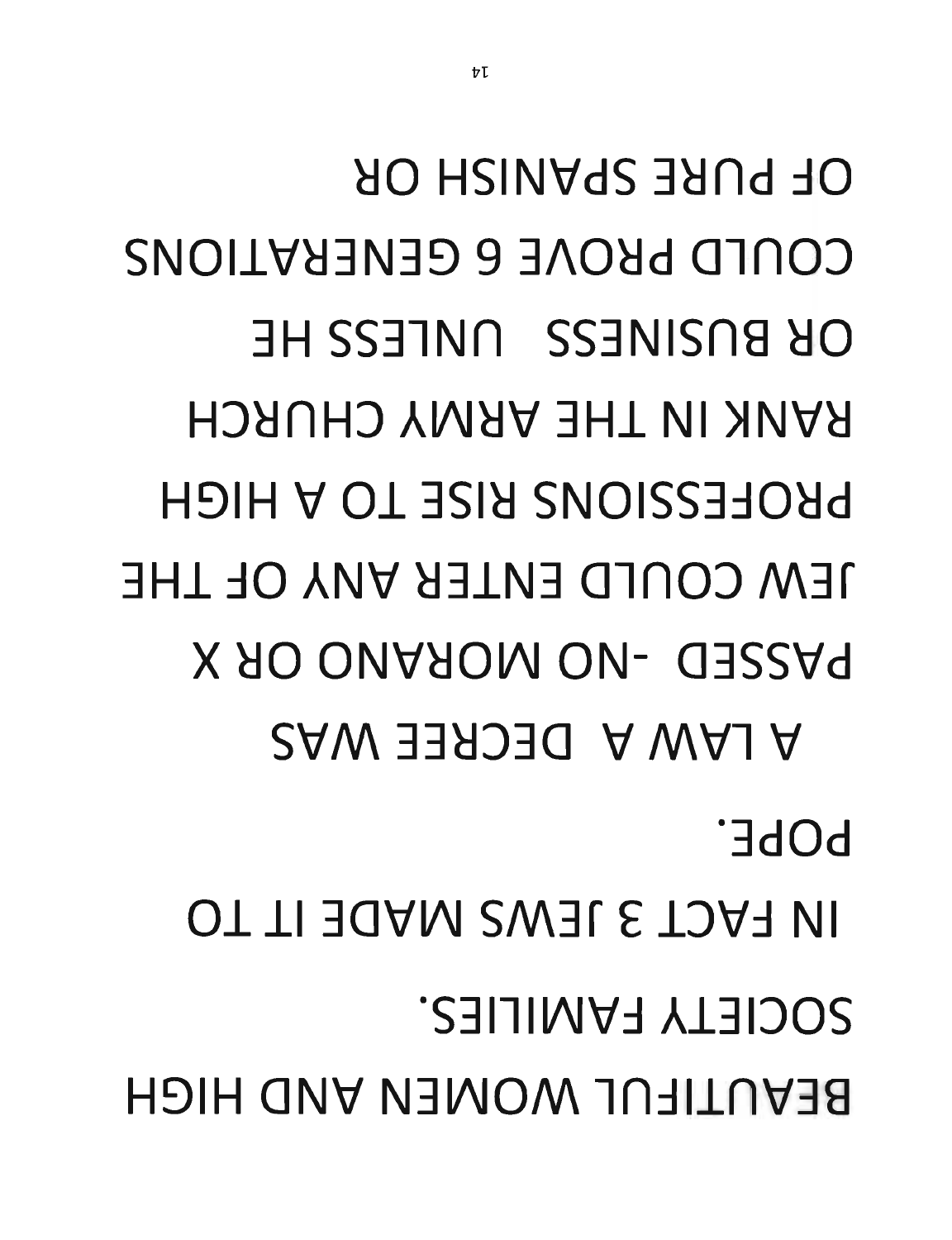COMDNCL BNSINESSES' LHNS MEDICINE FVM TEACHING OR **LOK LHE bKOLE22IONS IN** CILISENZ CONTD BE FICENZED THEIR CITIZENSHIP. ONLY STRIPPED GERMAN JEWS OF NURENGERGER LAWS THAT FORERUNNERS TO THE NAZI **FRANZ MERE THE** THE SPANISH PURE BLOOD TAINTED BY JEWISH BLOOD. PORTUGUESS BLOOD NOT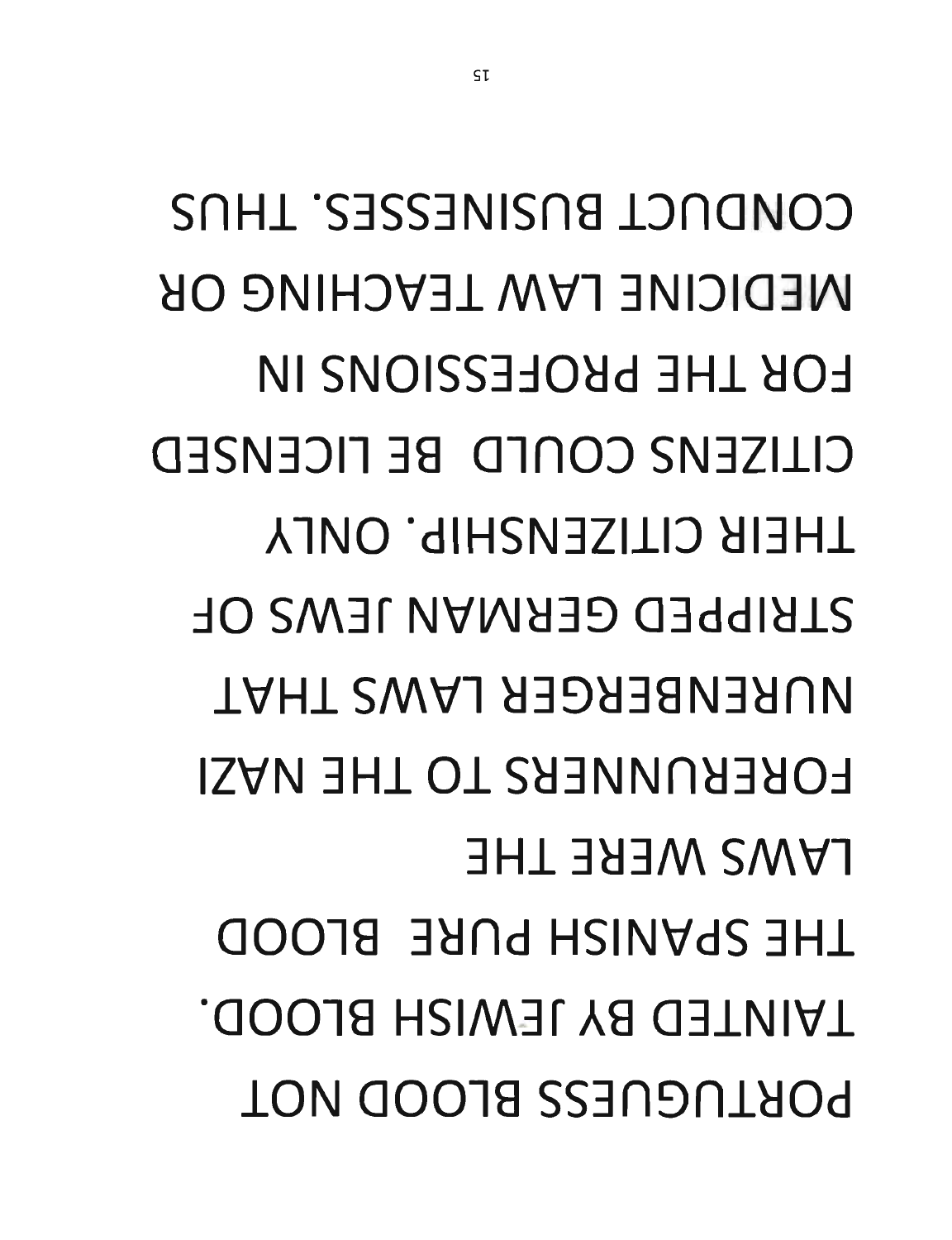JEMS MEKE LOKCED TO LEAVE

**GERMANY.** 

CHAT IN REALITY SAVED

THEM FROM THE HOLOCAUST.

Europeans were the ones who

subborted the Nazi holocaust

supported the dillier discussions of 6 noilling

 $E = \frac{1}{2}$ 

Europeans now want to

complete the holocaust II by

PALESTINIAN DESCENDANTS GERMANY.